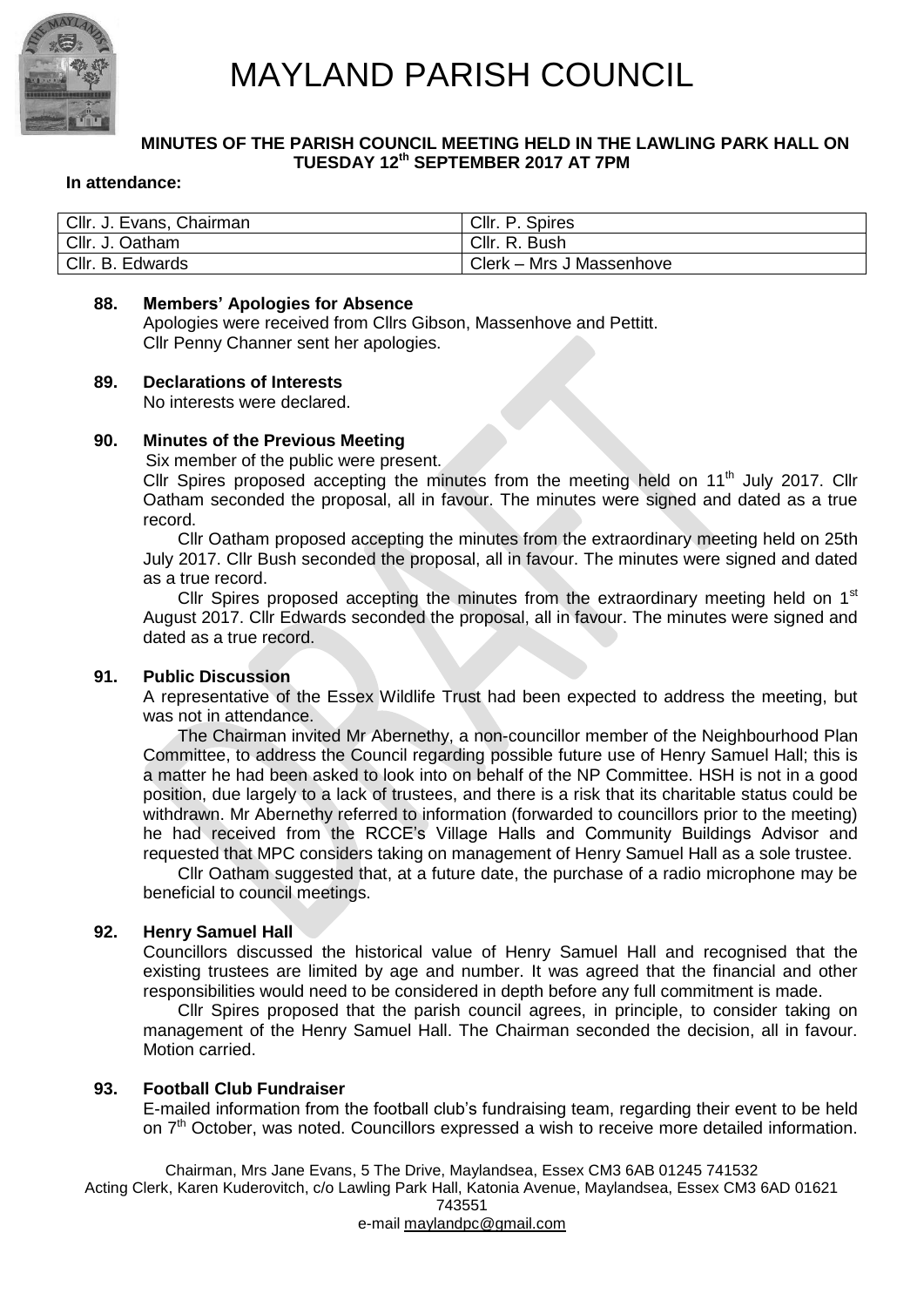

Clerk to request additional information and invite the organisers to the next Lawling Park Committee meeting.

# **94. Planning**

The following application was considered and comment to the Planning Authority agreed: -

 HOUSE/MAL/17/00892 Demolition of existing single storey garage and shed, and erection of new pitched roof double garage and rear single storey flat roof extension. Walita 96 The Drive Mayland Essex

There was no objection to this application.

The following application for works to tree protected by a Tree Preservation Order was considered and comment to the local Planning Authority agreed: -

WTPO/MAL/17/00740

TPO 02/04 - T2 and T3 - Oak - Crown lift to 4m. Reduce crown back by 0.5m-1m to previous trim points (last performed in 2012), reducing overhang on neighbouring properties and reducing limb extension towards property.

61A West Avenue Mayland Essex CM3 6AE There was no objection to this application.

The following decisions made by the local Planning Authority were noted: -

- HOUSE/MAL/17/00538 To erect PVCU conservatory to the rear of the property. 61A West Avenue Mayland Essex CM3 6AE APPROVE
- HOUSE/MAL/17/00592 Proposed detached oak framed garages and single storey side extension. Medlar House Southminster Road Mayland Essex REFUSE
- HOUSE/MAL/17/00617 Loft conversion with front & rear dormers 118 Nipsells Chase Mayland Essex CM3 6EJ REFUSE
- LDP/MAL/17/00575 Claim for lawful development certificate for proposed demolition of existing rear extension and replace 72 ramley Way Mayland Essex CM3 6ET APPROVE
- HOUSE/MAL/17/00653 Orangery extension to listed building Highlands Farm Highlands Hill Mayland Essex APPROVE

Chairman, Mrs Jane Evans, 5 The Drive, Maylandsea, Essex CM3 6AB 01245 741532 Acting Clerk, Karen Kuderovitch, c/o Lawling Park Hall, Katonia Avenue, Maylandsea, Essex CM3 6AD 01621 743551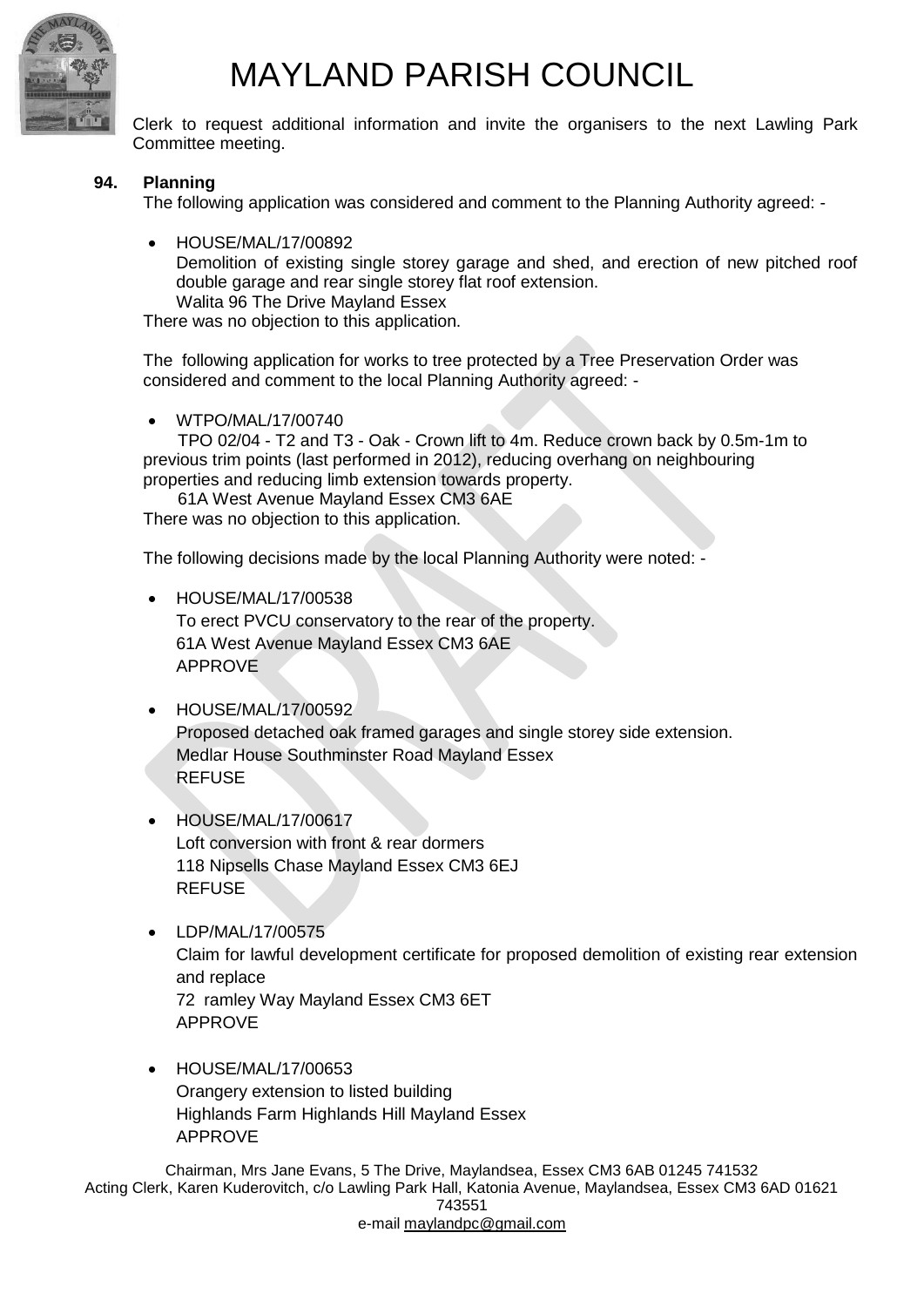

• LBC/MAL/17/00654

Orangery extension to listed building Highlands Farm Highlands Hill Mayland Essex GRANT LISTED BUILDING CONSENT

PDE/MAL/17/00819

Rear extension which would extend beyond the rear wall of the original house by 8m, height to the eaves would be 3m and the maximum height would be 3m 87 Imperial Avenue Mayland Essex CM3 6AJ PRIOR APPROVAL NOT REQUIRED

The following appeal decision made by the local Planning Authority was noted: -

 FUL/MAL/16/01362 (Appeal Ref: APP/X1545/W/17/3172878)Demolition of existing dwellinghouse and erection of 3 new dwellings with garages. Fogs Folly - 289 Esplanade – Mayland APPEAL ALLOWED

# **95. Finance**

Councillors received a list of all payments and receipts for August. The Chairman proposed approving them. Cllr Spires seconded the proposal, all in favour;

Councillors received a list of all payments and receipts for September. The Chairman proposed approving them. Cllr Bush seconded the proposal, all in favour.

Cllr Oatham wished his objection to both pension contribution payments to be noted.

The approved payments and receipts are listed below: -

# August payments and receipts: -

## **TRANSFERS**

| <b>Date</b> | From                     | Τo                       |           |
|-------------|--------------------------|--------------------------|-----------|
| 13-Jul-17   | Deposit Account          | <b>Community Account</b> | 20,000.00 |
| 15-Aug-17   | <b>Community Account</b> | <b>Ayletts Account</b>   | 41.50     |
|             |                          |                          | 20.041.50 |

# **PAYMENTS**

| , ,,,,,,,,,, |                                 |                                           |                |
|--------------|---------------------------------|-------------------------------------------|----------------|
| Date         | Payee                           | Service/supply                            | <b>£ Gross</b> |
| 15-Aug-17    | <b>Wire-Free Protection Ltd</b> | Fire alarm maintenance                    | 178.80         |
| 15-Aug-17    | <b>Maldon District Council</b>  | Park Ranger services, June                | 220.32         |
| 15-Aug-17    | Eagle Data Ltd                  | PAT & building installation testing       | 492.00         |
| 15-Aug-17    | Wire-Free Protection Ltd        | Fire alarm monitoring, May '17 to May '18 | 180.00         |
| 15-Aug-17    | M S J Garwood                   | <b>Grass cutting</b>                      | 2,188.93       |
| 15-Aug-17    | Ernest Doe & Sons Ltd           | Air filters & cover (strimmer)            | 7.84           |
| 15-Aug-17    | <b>DHGPC</b>                    | Annual membership                         | 15.00          |
| 15-Aug-17    | Mrs J Massenhove                | Expenses (phone)                          | 17.40          |
| 15-Aug-17    | Mrs J Massenhove                | Petty cash                                | 103.93         |
| 15-Aug-17    | <b>Essex Pension Fund</b>       | Pension contributions, August             | 388.26         |
| 25-Aug-17    | <b>MPC Staff</b>                | Staff wages                               | 1772.49        |

Chairman, Mrs Jane Evans, 5 The Drive, Maylandsea, Essex CM3 6AB 01245 741532 Acting Clerk, Karen Kuderovitch, c/o Lawling Park Hall, Katonia Avenue, Maylandsea, Essex CM3 6AD 01621

743551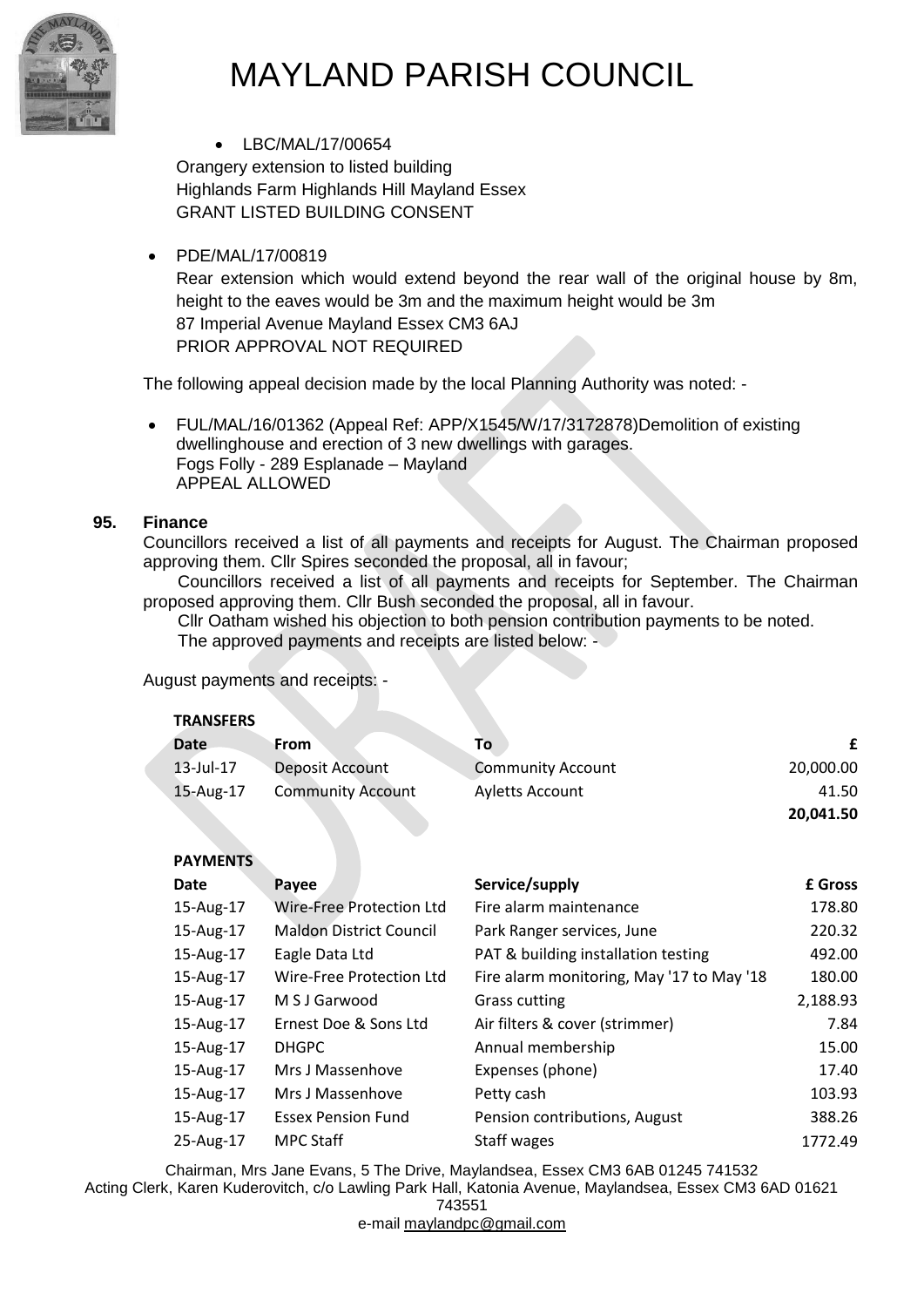

### **5,564.97**

| <b>RECEIPTS</b> |                        |                                         |          |
|-----------------|------------------------|-----------------------------------------|----------|
| 19-Jul-17       | <b>Ayletts Charity</b> | Annual distribution                     | 41.50    |
| 19-Jul-17       | D Down                 | Hall hire to 18-7-17                    | 24.00    |
| 19-Jul-17       | S Walsh (Pilates)      | Hall hire to 5-7-17                     | 32.00    |
| 28-Jul-17       | Zurich Municipal       | Insurance claim - tennis court lighting | 2,350.00 |
| 28-Jul-17       | S Walsh (Pilates)      | Hall hire 10-7-17 to 19-7-17            | 40.00    |
| 28-Jul-17       | Various residents      | Tennis court hire                       | 14.00    |
| 28-Jul-17       | Casual hirer of LPH    | Hall hire and deposit                   | 98.00    |
|                 |                        |                                         | 2,599.50 |

| <b>PETTY CASH</b> |                                |                                 |         |
|-------------------|--------------------------------|---------------------------------|---------|
| Date              | Payee                          | Service/supply                  | £ Gross |
| 14-Jul-17         | Timpsons                       | Key cutting (Ref's room)        | 6.00    |
| 14-Jul-17         | Replacement Keys               | Replacement tennis court key x2 | 19.95   |
| 14-Jul-17         | Currys PC World                | Wi-fi adapter                   | 17.49   |
| 14-Jul-17         | Easyshop Ltd                   | <b>Entrance mat for LPH</b>     | 18.99   |
| 20-Jul-17         | Post Office Ltd                | <b>Stamps</b>                   | 30.12   |
| 20-Jul-17         | <b>Mayland Service Station</b> | Petrol (strimmer/mower)         | 11.38   |
|                   |                                |                                 | 103.93  |

September payments and receipts: -

| <b>TRANSFERS</b> |                          |                 |           |
|------------------|--------------------------|-----------------|-----------|
| Date             | <b>From</b>              | To              |           |
| $11-Sep-17$      | <b>Community Account</b> | Deposit Account | 20,000.00 |
|                  |                          |                 | 20,000.00 |

| <b>PAYMENTS</b> |  |
|-----------------|--|
|-----------------|--|

| <b>Date</b> | Payee                           | Service/supply                         | £ Gross  |
|-------------|---------------------------------|----------------------------------------|----------|
| 12-Sep-17   | A G Engineering                 | Repairs to park gates                  | 672.00   |
| 12-Sep-17   | PKF Littlejohn LLP              | Exernal audit                          | 480.00   |
| 12-Sep-17   | <b>Maldon District Council</b>  | Park Ranger Services, July             | 220.32   |
| 12-Sep-17   | <b>Rigby Taylor</b>             | Pitch-marking paint                    | 186.00   |
| 12-Sep-17   | Fordesigns                      | LPH sign                               | 90.00    |
| 12-Sep-17   | Wicksteed Leisure Ltd           | Playground surface repair kit          | 81.00    |
| 12-Sep-17   | MSJ Garwood                     | Initial marking of football pitches    | 465.90   |
| 12-Sep-17   | MSJ Garwood                     | Grounds maintenance to 29-8-17         | 1,238.82 |
| 12-Sep-17   | <b>Information Commissioner</b> | Data protection registration renewal   | 35.00    |
| 12-Sep-17   | Casual hirer of LPH             | Hall deposit refund                    | 50.00    |
| 12-Sep-17   | Casual hirer of LPH             | Hall deposit and hall hire fee refunds | 66.00    |
| 12-Sep-17   | Mrs J Massenhove                | Expenses (phone & Norton)              | 102.39   |
| 12-Sep-17   | Mrs J Massenhove                | Petty cash                             | 16.62    |

Chairman, Mrs Jane Evans, 5 The Drive, Maylandsea, Essex CM3 6AB 01245 741532

Acting Clerk, Karen Kuderovitch, c/o Lawling Park Hall, Katonia Avenue, Maylandsea, Essex CM3 6AD 01621 743551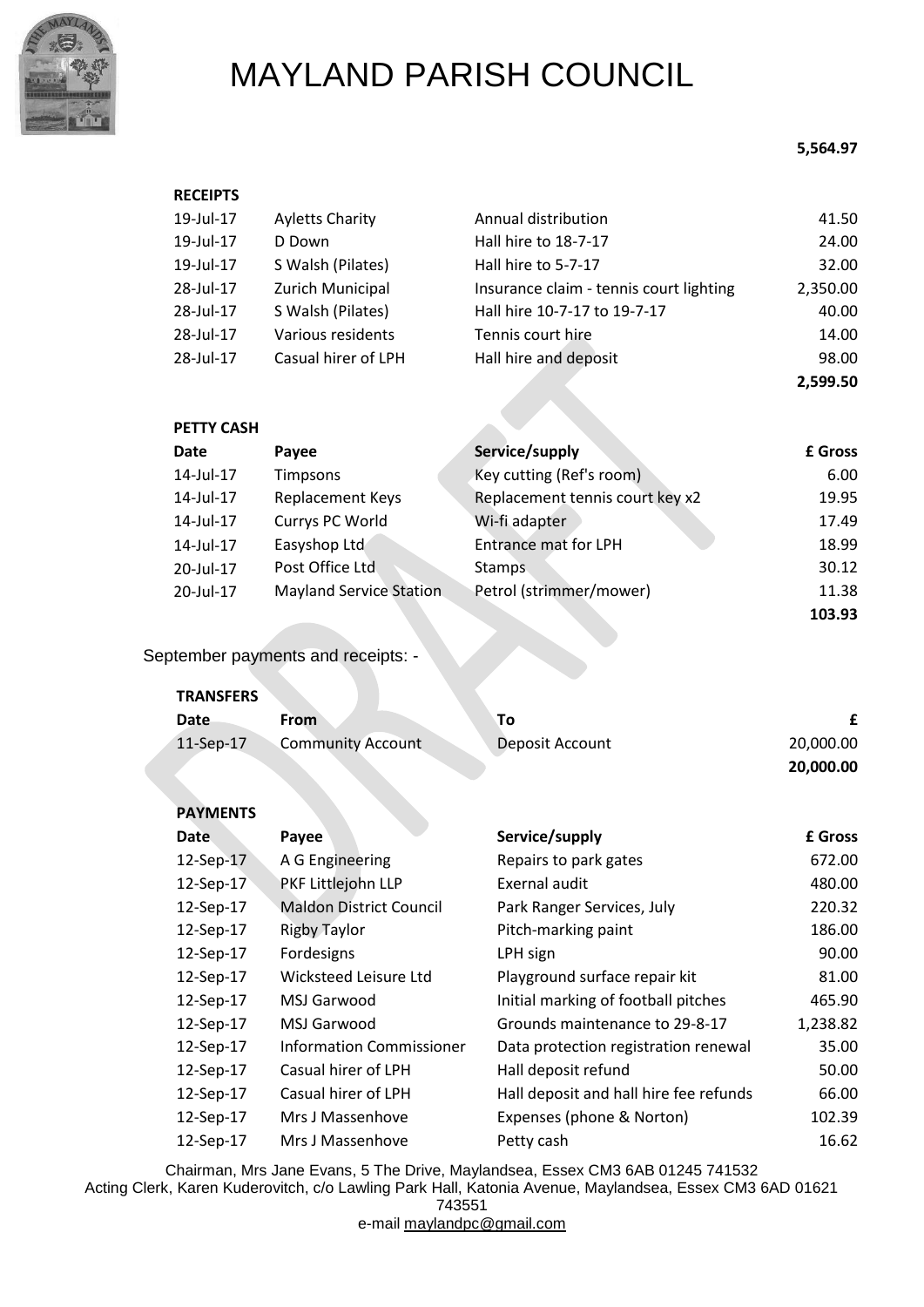

| 12-Sep-17         | <b>Essex Pension Fund</b>       | Pension contributions, September | 388.26    |
|-------------------|---------------------------------|----------------------------------|-----------|
| 25-Sep-17         | MPC staff                       | Staff wages                      | 1,728.62  |
| 30-Sep-17         | <b>HM Revenue &amp; Customs</b> | Tax and NI                       | 1,354.03  |
|                   |                                 |                                  | 7,174.96  |
| <b>RECEIPTS</b>   |                                 |                                  |           |
| 04-Aug-17         | <b>HM Revenue &amp; Customs</b> | VAT refund                       | 11,065.94 |
| 17-Aug-17         | Various residents               | Tennis court hire                | 12.00     |
| 17-Aug-17         | S Walsh (Pilates)               | Hall hire                        | 24.00     |
| 24-Aug-17         | <b>Maldon District Council</b>  | Half precept                     | 48,655.00 |
|                   |                                 |                                  | 59,756.94 |
| <b>PETTY CASH</b> |                                 |                                  |           |
| Date              | Payee                           | Service/supply                   | £ Gross   |
| 11-Sep-17         | Lidl                            | Cleaning consumables             | 4.93      |
| 11-Sep-17         | Mayland Service Station         | Petrol (for strimmmer/mower)     | 11.69     |
|                   |                                 |                                  | 16.62     |

The Chairman signed the September cheques. As Cllr Spires, the only other signatory present was unable to sign (due to his accident earlier in the year), it was agreed that the second signature must obtained outside of the meeting. Clerk to arrange for Cllr Massenhove to sign the cheques.

The Chairman proposed that Cllr Oatham be added as a bank signatory. Cllr Spires seconded the proposal. All in favour. Clerk to arrange completion and signing of mandate change form.

Bank statements and reconciliations for July and August were signed by Cllr Edwards. Verification of the bank reconciliations was noted.

It was noted that the Certified Annual Return for the year ended 31st March 2017 has been received from the external auditor. All was in order except that, Section 2 – Accounting Statements 2016/17 had not been signed by the Chairman. Reference to the minutes of the 2017 Annual Meeting showed that correct procedure was followed in that the accounting statements were read aloud from the Annual Return and a decision was made to accept them. It was noted that the omission was an oversight and the Chairman has subsequently signed the document.

A decision regarding VAT partial exemption calculations is deferred pending additional information.

## **96. Clerk's Report**

Each Councillor has received an update on matters from the previous meeting.

It was noted that the Lawling Park Hall address is now registered with the Royal Mail for postal deliveries.

The Clerk also reported that the parish council printer is not currently functioning.

**97. Lawling Park Committee** *including Bakersfield, Lawling Playing Field & Dog Walk Area* Each Councillor has received a copy of the minutes from the July LPC meeting.

#### **98. Neighbourhood Plan Committee**

Each Councillor has received a copy of the minutes from the September NP meeting.

Chairman, Mrs Jane Evans, 5 The Drive, Maylandsea, Essex CM3 6AB 01245 741532 Acting Clerk, Karen Kuderovitch, c/o Lawling Park Hall, Katonia Avenue, Maylandsea, Essex CM3 6AD 01621 743551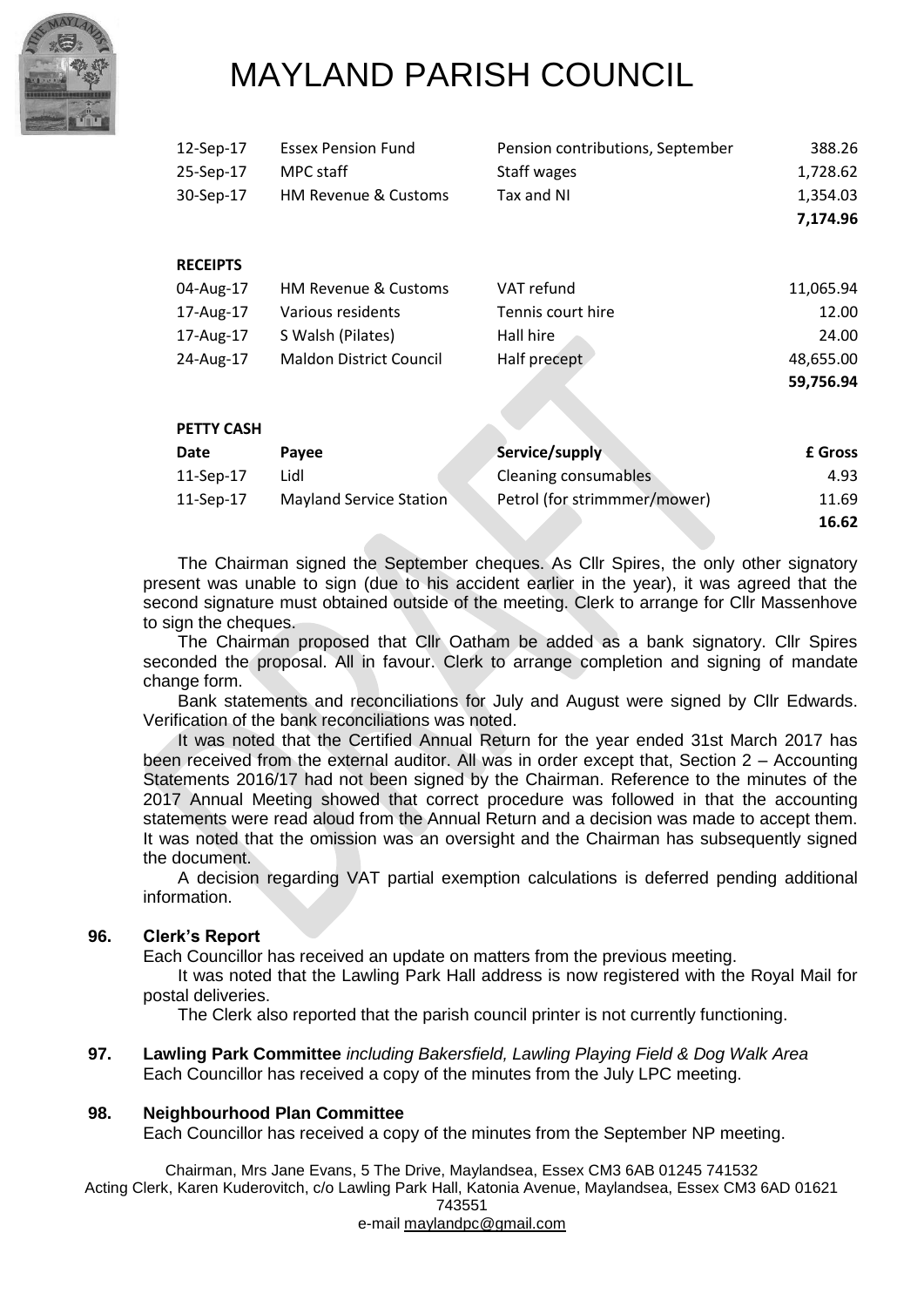

#### **99. Highways**

It was noted that flooding at the end of The Drive has been an issue recently, although it is thought that some repair work has been carried out.

#### **100. Parks & Open Spaces** *including George Everitt Memorial Park, Cardnell Brothers Memorial Park Field & Mayland Nature Reserve*

Cllr Oatham proposed accepting a quotation of £180 for tree works at Gladwell Walk subject to his inspection of the trees concerned. Cllr Edwards seconded the proposal, All in favour. Cllr Oatham to report his findings to the Clerk. Clerk to accept quotation if works are required.

Cutting/clearance requirements at Mayland Nature Reserve were considered. It was agreed that staff hours may be allocated to this work. Clerk to advise staff and also to seek an updated quotation for the application of herbicide to an area affected by russian vine.

## **101. Village Environment** *including Lighting, Vandalism, Sea Wall, Transport*

It was noted that a negative response had been received to MPC's enquiry regarding the possibility of Highways adopting those parish-owned street lights which are located in adopted roads. To be discussed further at a future meeting.

#### **102. Consultation**

The content of Natural England's report setting out proposals for improved access to the coast between Burnham-on-Crouch and Maldon was considered. It was agreed to submit representation regarding deviation of the coastal path inland away the sea wall and to query whether a repaired section of the path is to be restored to its original finish. Clerk to submit response.

#### **103. CCTV**

Cllr Oatham explained his proposal for CCTV coverage of the tennis court and surrounding area; a quotation detailing several options was considered. It was noted that whilst the current CCTV budget is insufficient to cover the proposed costs, additional funds could be allocated following the recent tennis court insurance claim.

Cllr proposed expenditure of up to £6553 for enhancement of the CCTV system. Cllr Spires seconded the proposal. All in favour. Clerk to place order after Cllr Oatham has investigated possible cost savings.

#### **104. Grant Requests**

A grant application from St Barnabas Church was considered. The Chairman proposed granting £300 towards the purchase of a strimmer. Cllr Edwards seconded the proposal. All in favour. Clerk to action.

A request from Southminster Parish Council was considered. Cllr Oatham proposed making a contribution of £50 towards their annual event for children of the Dengie area. Cllr Bush seconded the proposal. All in favour. Clerk to action.

## **105. Correspondence**

The following correspondence was noted: -

- Rural Community Council of Essex notice/agenda of RCCE's AGM
- Southminster Parish Council Request for contribution to children's Halloween event. (Considered under item 104 of this agenda.)
- ECC June/July edition of Bus Passenger News which details changes to bus services within Essex.
- Rural Community Council of Essex Village Halls and Community Buildings Update

Chairman, Mrs Jane Evans, 5 The Drive, Maylandsea, Essex CM3 6AB 01245 741532

Acting Clerk, Karen Kuderovitch, c/o Lawling Park Hall, Katonia Avenue, Maylandsea, Essex CM3 6AD 01621

743551